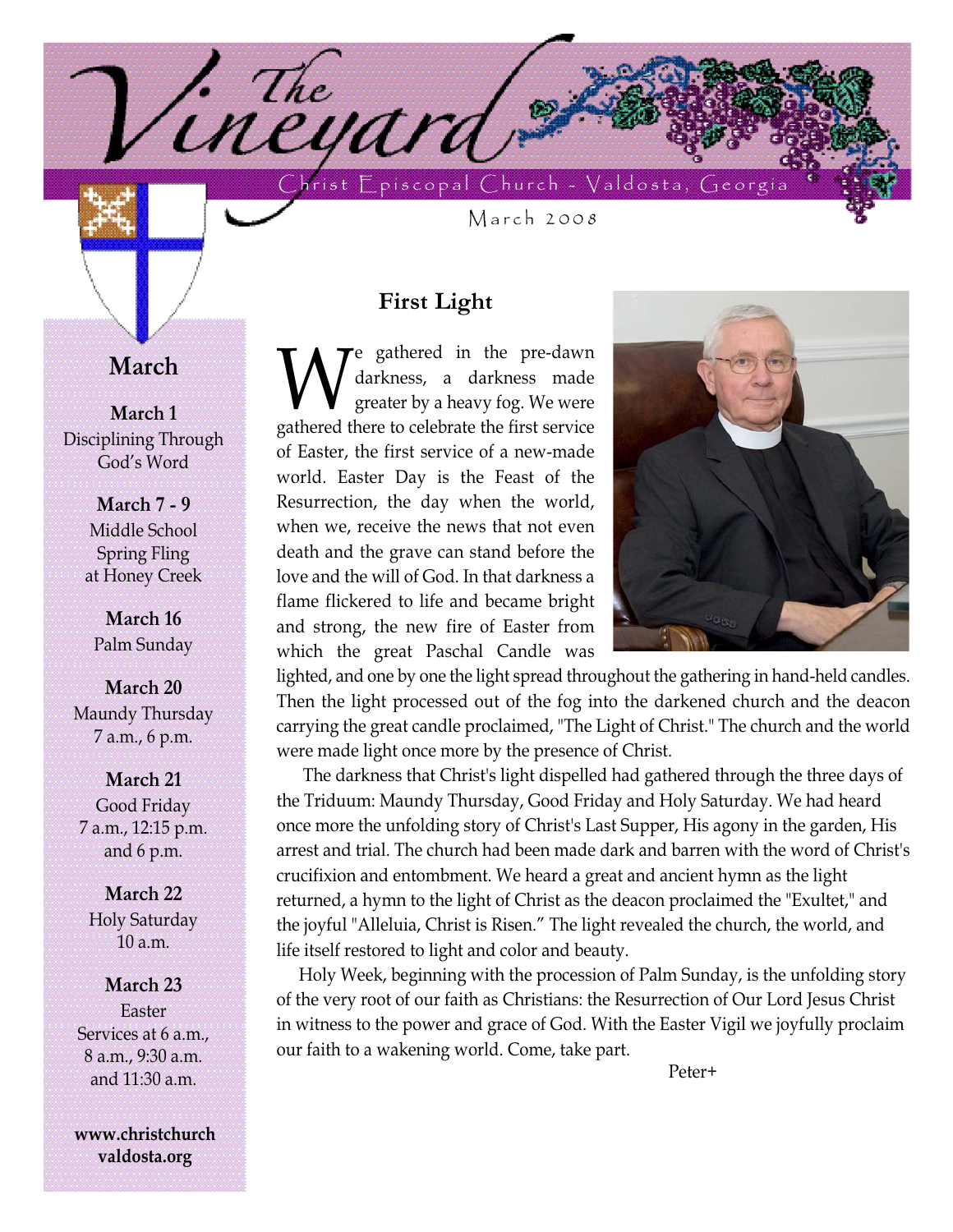

Mike Tanner and Helen Tucker straighten bulletins.

shering puts you in touch with the parish according to Helen Tucker, the official scheduler for the Christ Church ushers. For over 16 years Mrs. Tucker has enjoyed all the

#### **Christ Episcopal Church**

The Rt. Rev. Henry I. Louttit, Bishop of Georgia The Rev. Peter Ingeman, Rector The Rev. Tar Drazdowski, Priest in Residence Stella Clark, Deacon Patricia Marks, Deacon Molly Greneker, Parish Secretary Amy Creasy, Bookkeeper Sue Ellen Rumstay, Organist

Kathy Armstrong, St. Gregory Choir Director Dr. John Curtis and Maggie Roberts, St. Francis Choir Leaders Julia and Julius Ariail, Newsletter

#### **Vestry**

| Mimi Allen         | Sandra Fletcher    |
|--------------------|--------------------|
| Hugh Bailey        | Phyllis Holland    |
| Clinton Beeland    | Pepi Nelson        |
| Charles Boatwright | <b>Bill Nunn</b>   |
| Tom Carroll        | <b>Buddy Pitts</b> |
| Jan Carter         | Joe Singletary     |
| Carolyn Eager      | Al Turner          |
|                    | Sylvia Warrick     |
|                    |                    |

#### **Phone Numbers**

| Church Office       | 242-5115 |
|---------------------|----------|
| The Rev. Ingeman    | 245-0799 |
| The Rev. Drazdowski | 249-0895 |
| Deacon Clark        | 559-6159 |
| Deacon Marks        | 244-5159 |
| Molly Greneker      | 292-8215 |

#### **www.christchurchvaldosta.org**

*The Vineyard*, p. 2, March 2008

duties associated with the job of ushering.

"You get to know newcomers sooner when you greet them," said Mrs. Tucker.

Some of the duties of the ushers include greeting members and newcomers, giving out bulletins at all services and

Caritas songbooks at the 11:30 service, seating anyone who needs assistance, giving directions to the church facility, offering assistance to the handicapped, counting the attendees including the children in the nursery for the official record, choosing oblation carriers, taking up the collection, collecting the songbooks after the service, and locking the church after everyone leaves.

### **Youth Group Cooks Pancake Supper for Shrove Tuesday**

The Christ Episcopal Church Youth Group prepared pancakes, bacon, coffee, orange juice and milk for Shrove Tuesday. The event was a fundraiser for the group to be used to support trips like the upcoming Spring Fling.

Sponsor Susan Elliott cooked bacon and supervised the kitchen activity.

#### Photos:

- 1. the pancakes
- 2. l. to r. Rachel Greneker, David Holland, Sparky Greneker, Tyler Johnson, Alex Lind, and Thomas Greneker
- 3. Susan Elliott
- 4. David Holland and Alex Elliott

## **The Ushers at Christ Church**

Ushers provide these services every Sunday, at funerals of church members and at other special services.

"This ministry gives you a wonderful sense of community," said Helen. Even though there is currently only one female, the group welcomes anyone who would like to join the rotation. Please call Mrs. Tucker at 242-1900 or tell any usher you would like to be a part of the group.

Current Christ Church ushers include: Charles Boatwright, Ron Borders, Bush Bryan, Tom Carroll, Len Carter, Richard Coleman, Charlie Cosey, Philip Gunter, Will Hanson, John Hiers, Danny Mansukhani, Eric Nielsen, Lee Page, Terry Parsons, Aaron Parten, Bill Sineath, Helen Tucker, Al Turner, and Larry Wisenbaker.







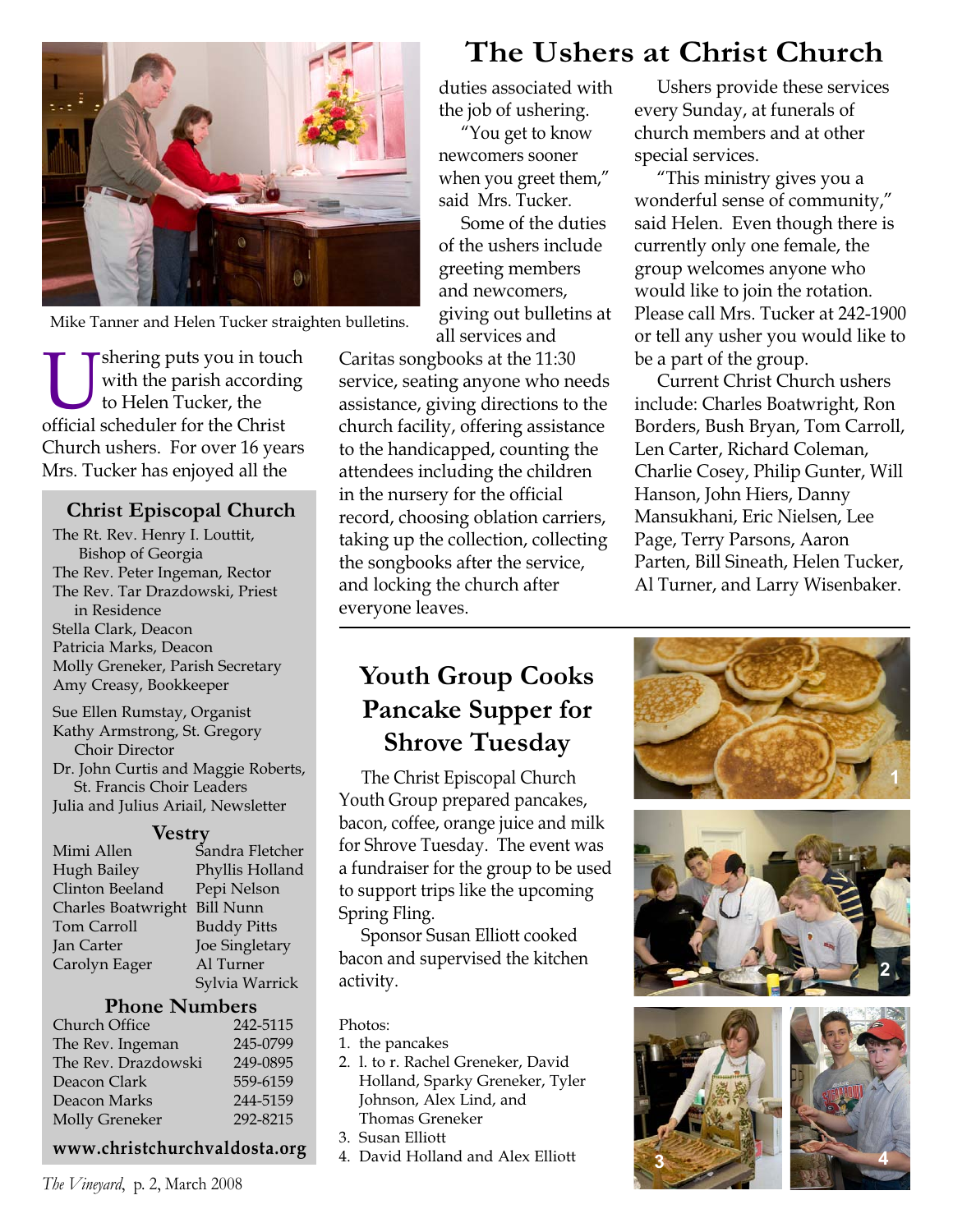# **The 186th Convention of the Diocese of Georgia**

The Diocese of Georgia held its<br>186th Annual Convention in<br>Augusta February 7-9. The<br>theme of this year's convention was 186th Annual Convention in Augusta February 7-9. The We are family ... we are connected.

Christ Church Valdosta was well represented at convention by Fr. Peter and Happy Ingeman, Rev. Tar Drazdowski, Deacon Patricia Marks, lay delegates Molly Greneker, Bonnie Hanson, and Sandy Sandbach. Jim Elliott attended as Chancellor and was Parliamentarian of the convention.

The convention began with a sung Evensong on Thursday evening followed by Bishop Louttit's annual address in which he reminded us that unity, especially in diversity, is important for us so that

we can answer our call to serve God in His richly diverse world.

Friday's business meeting included approval of canonical changes regarding the makeup of convocation councils and the requirements for change from mission to parish status. The convention also passed a resolution for the creation of an ad hoc commission for the review of our current diocesan decision making process.

Elections were held for the many offices and positions that do the important work of the Diocese and of the larger church beyond convention. Molly Greneker was elected to serve a four-year term on the Standing Committee and was

also elected to serve as a deputy to **General** Convention of the Episcopal Church in 2009 to be held in Anaheim, CA.



Jim Elliott

The business of the convention was concluded Friday evening when Bishop Louttit called for the election of the Tenth Bishop of the Diocese, a process that is expected to take up to two years to complete. In the interim, Bishop Louttit remains the Bishop of Georgia and will resign upon the election and consecration of his successor.

by Jim Elliott



- 1. The Church of the Good Shepherd, Augusta
- 2. The Rt. Rev. Henry I. Louttit, Ninth Bishop of Georgia
- 3. Delegates
- 4. Molly Greneker
- 5. Bishop Ernest Shalita,Uganda



6. Some of the Christ Church Valdosta delegates and friends: Deacon Patricia Marks, Dr. Dennis Marks, Jim Elliott, Bishop Henry Louttit, Molly Greneker, Sandy Sandbach, and Bonnie Hanson 7. Bishop Henry Louttit



Last year's palms provide the ashes for this year's Ash Wednesday. Each year we are called to a prayerful Lent and a joyous Easter.

"For dust thou art, and unto dust thou shalt return." Genesis 3:19 ..."But you are precious dust, and free." Fr. Peter Ingeman

### **Words for Lent**

**Repentance Self-denial Forgiveness**

*The Vineyard*, p. 3, March 2008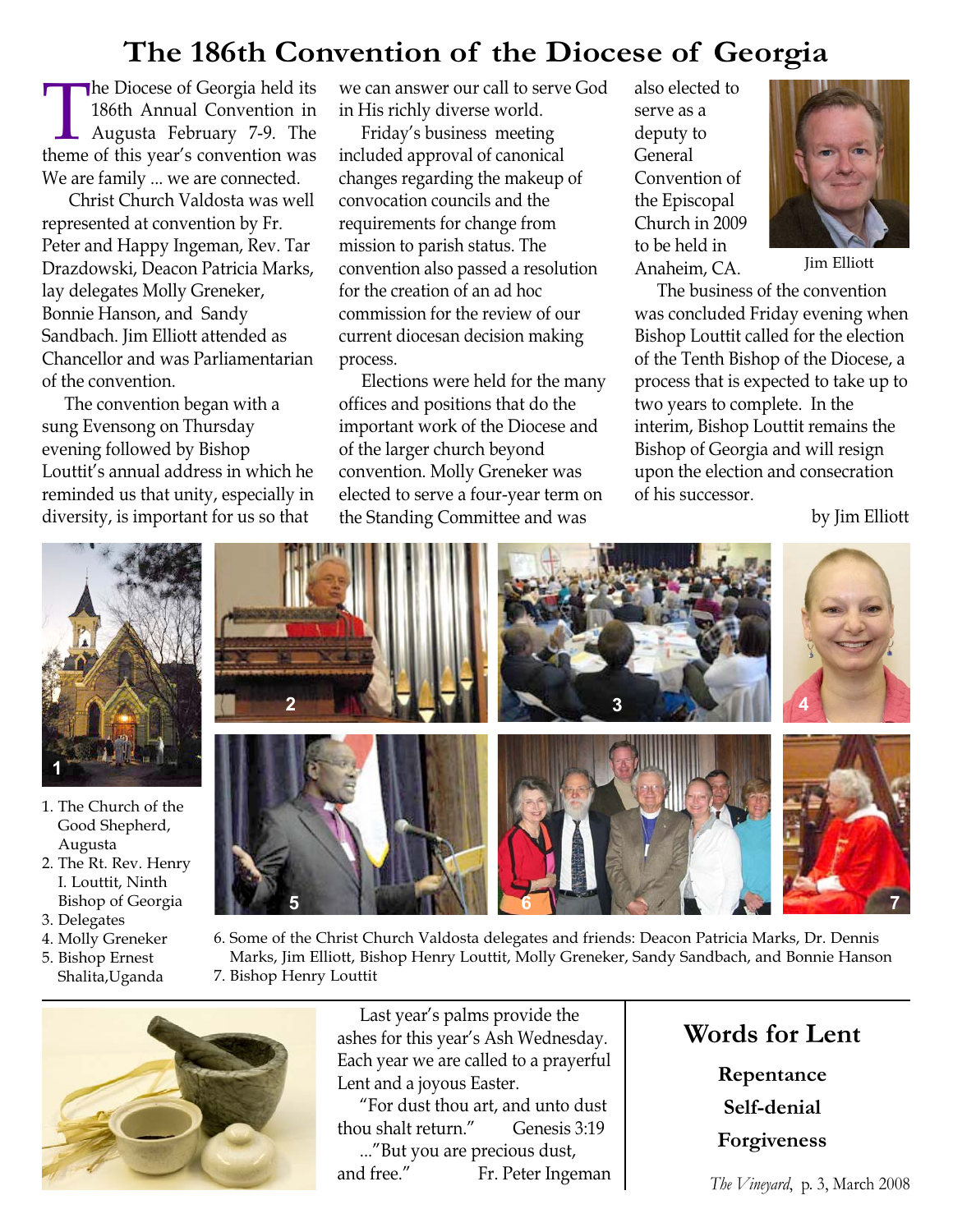

# **Special Days Remembered in March**

#### 2 Charles Adams Joan Bailey Michael Bajalia 3 Lonnie Lacy 4 Helen McClure Rachel Marshall 5 Harrison Tillman, Jr. Marilyn Kemper 6 Mitchell Beeland Kristy Callihan 9 Phoebe Singleton 10 Janet Smith Malcolm Weston 11 Dave Amaya Kathryn Cody 12 Jane Teasley 13 Cole Callihan 14 William Bajalia Merrill Guice

Dennis Savoie 15 Julia Ariail Jeani Synyard 16 Gloria Boyette Kathy Failor Julie Jackson John Kunath

16 Mary Lovelace 17 Sara Canup Carter Coleman 18 Nicole Bajalia Walton Carter Tayloe Harding Olivia Nunn Pat Tudor 19 Duke Guthrie Richard Saeger 20 Anne Reid 21 Regan Adams Scott Callihan Jack Fisher Steven Taylor 23 Sarah Bartholomew 24 Courtland Smith 25 Bill Curington 27 Ken Rumstay 29 Jacob Diamond Bill Roberts 30 Bill Tucker 31 Janet Dickman Alison Peters Edith Shepherd Amber Tanner

**BIRTHDAYS** 

#### **BAPTISMAL ANNIVERSARIES**

3 Nick Bajalia Linda Riggle 5 Marilyn Kemper 14 Mackenzie Clark Larry Wisenbaker 16 Ashley Cody 18 John Curtis 19 Tyler Kunath 20 Margaret Weston 21 Helen McClure 23 Willa Valencia 25 Stephanie Tillman 26 Aldine Carter Cindy Waters 27 Dylan Phillips Ethan Warrick 28 Mike Holland 30 Robbie Beeland 31 Emma Claire Campbell Natalie Gjertsen

#### **WEDDING ANNIVERSARIES**

- 1 Terry & Kathleen Parsons 5 Boots & Pat Tudor 8 Duane & Jennifer Carter
- 17 John & Helen Bennett Bob & Sue Ann Johnston
- 18 Searcy & Helen McClure
- 23 Allan & Joan Dear Mike & Julie Savoie
- 26 Bubba & Anne Campbell

If your special day is not included in our calendar, please call the church office at 242-5115 to let us know.

### **Vestry Report from the January Meeting**

- Approved the budget for 2008. There is a \$20,000 increase in pledges over 2007, with 117 pledge cards received.
- Voted to renew the Martha Harris certificate of deposit with the interest placed into the operating account for youth activities, as designated by the contributor.
- Elected the 2008 Executive Committee. Pepi Nelson - Senior Warden; Clint Beeland - Junior Warden; Amber Tanner - Treasurer; Jan Carter - Secretary Clerk
- Received report of youth activities including the organization of a Relay for Life



Pepi Nelson, Senior Warden and Clint Beeland, Junior Warden

team and the formation of a youth advisory group. Recent successful activities include a Christmas party, Christmas floats and a Lock-in.

• Received an update from the Junior Warden of the church property survey being conducted as part of initial

planning for an educational building project.

- Discussed an initial architectural consulting firm bid from a company based in Montgomery, AL. The Building Committee will continue to consider this bid at their next meeting and bring a recommendation to the February vestry meeting.
- Received confirmation that Nancy Sartin has been approved by the Commission on Ministry to begin Deacon School.
- Received report from Deacon Patricia Marks on her ministry with residents at Ashley House.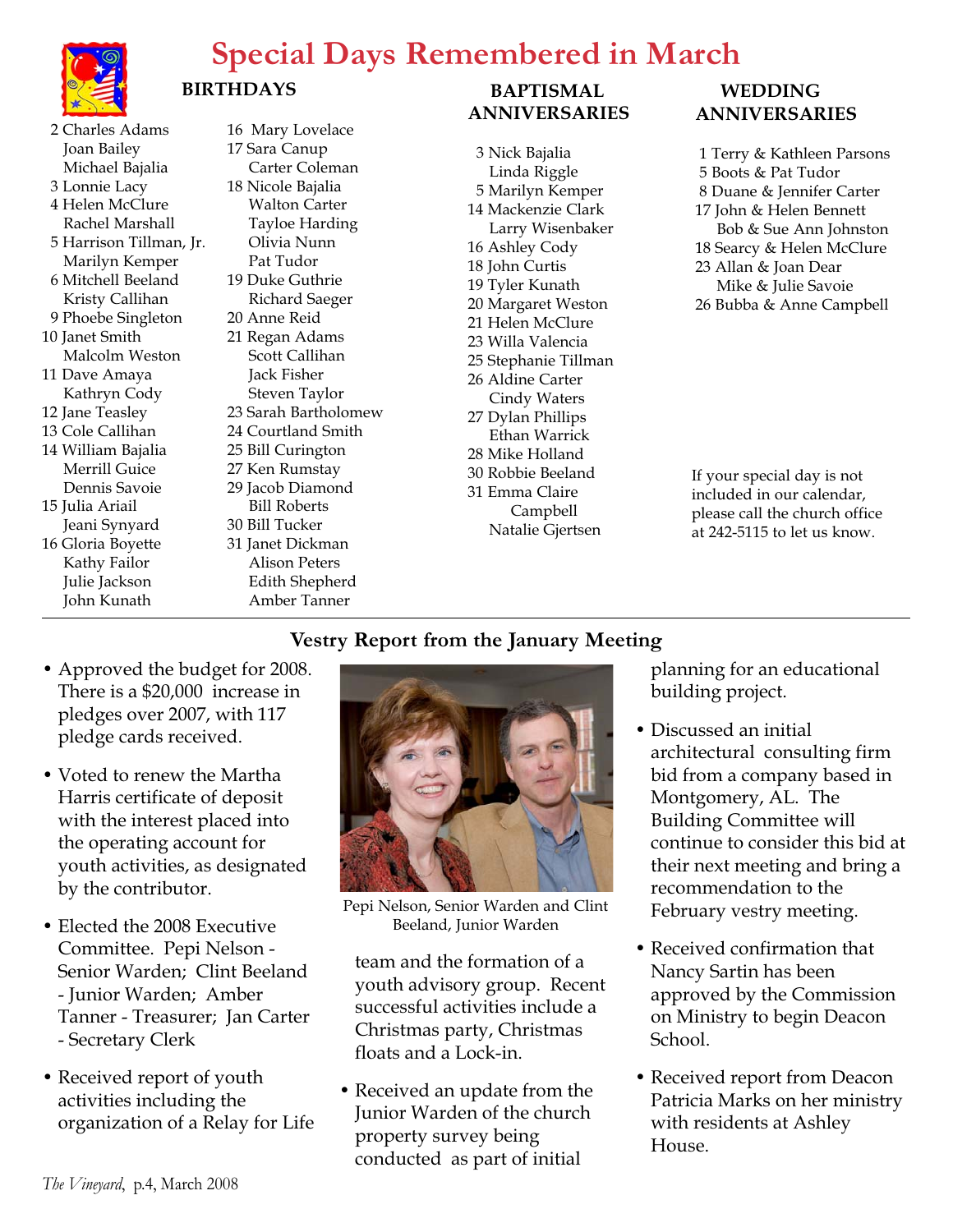

Michael M. Black has completed *Sincerely, Frank; Frank R. Reade: Professor, President, and Camp Director.*

This 171-page biography is a

Michael Black

referenced, brief account of the family, life, and career of the third president of the Georgia State Womans College (now Valdosta State University) who served from 1934 until 1948. An English professor by training, Reade left innumerable written records of his activities which are a part of the Frank R. Reade Collection at Valdosta State University. Information from the collection helped him discover more about Reade's humor, interactions, and attitudes; one of his customs was signing each piece of correspondence warmly and simply "Sincerely, Frank." This book continues Michael's personal commitment to assist in the preservation of Valdosta State University's history by documenting those individuals who have enriched lives and left lasting impressions on the institution and its culture. Both Dr. and Mrs. Reade were parishioners at Christ Church and many may remember them. In fact, Dr. Reade allowed services to be held in the College's auditorium while our new facility was built.

#### **Donate Easter Flowers**

Remember to honor someone with a donation for the Easter flowers. Send names and donation to the church office by March 16.

#### **How Can We Pray Together?**

Fr. Peter's Lenten study of iconography will end on March 12, and an evening of meditative singing and



prayer is planned for Friday, March 14 in the sanctuary. The evening will focus on both the icons that Fr. Peter will be using in his study and the powerful and prayerful music from the Taize community. Come at 7:00 P.M. and participate in this segue into Holy Week. The evening's leaders are Bobbie Warren and Pam Guice. Call Bobbie, 247- 1191, for more information.

#### **St. Francis Choir Needs . . .**

We would welcome a few more singers (no audition necessary, just sing for the Lord!), a bass recorder player, and another tenor recorder player. We also need two more guitar players who will help each Sunday at the 11:30 a.m. service. We rehearse on Monday nights from 7 to 8 p.m.

#### **Easter Egg Hunt**

The Christ Church Easter Egg Hunt for children fifth grade and younger will be on Easter Sunday at 10:30 a.m. Bring a basket! The staff needs plastic filled eggs to hide. Please bring the eggs to the office by 3:00 p.m., Friday, March 21.

#### **Youth Car Wash**

The youth of our church will wash cars on Palm Sunday, March 16, between 9:30 a.m. and 1 p.m. The \$5 donation goes to support the Diocesan Episcopal Youth and Children's Services fund.



# **A New Look For The Vineyard**

I want to give heartfelt thanks to Stefani Carroll for all her work in editing and producing our parish newsletter, *The Vineyard*, these past months and to welcome and thank Julia and Julius Ariail as our new editors. *The Vineyard* is the very best way to learn about upcoming events and to see and hear about events that have taken place in the life of our parish family. Please be sure that our editors have time to feature upcoming events and have photos and articles about things as they take place. We are delighted to receive your comments and suggestions about communications at Christ Church.

In Christ, Peter+

## **The Vineyard On the Web**

*The Vineyard* will be posted to the Christ Church Valdosta Web site on the last day of the month prior to publication. Photos on the site will be in color while photos in the printed version will be in black and white because of cost of publication. At <www.christchurchvaldosta.org> double click *The Vineyard* tab to view this publication.

### **The Vineyard Deadline**

The newsletter deadline is the 15th of the month prior to publication. Send information to <juliacariail@ *The Vineyard*, p. 5, March 2008 **Example 229-859-7329**. bellsouth.net> or phone 229-559-7329.